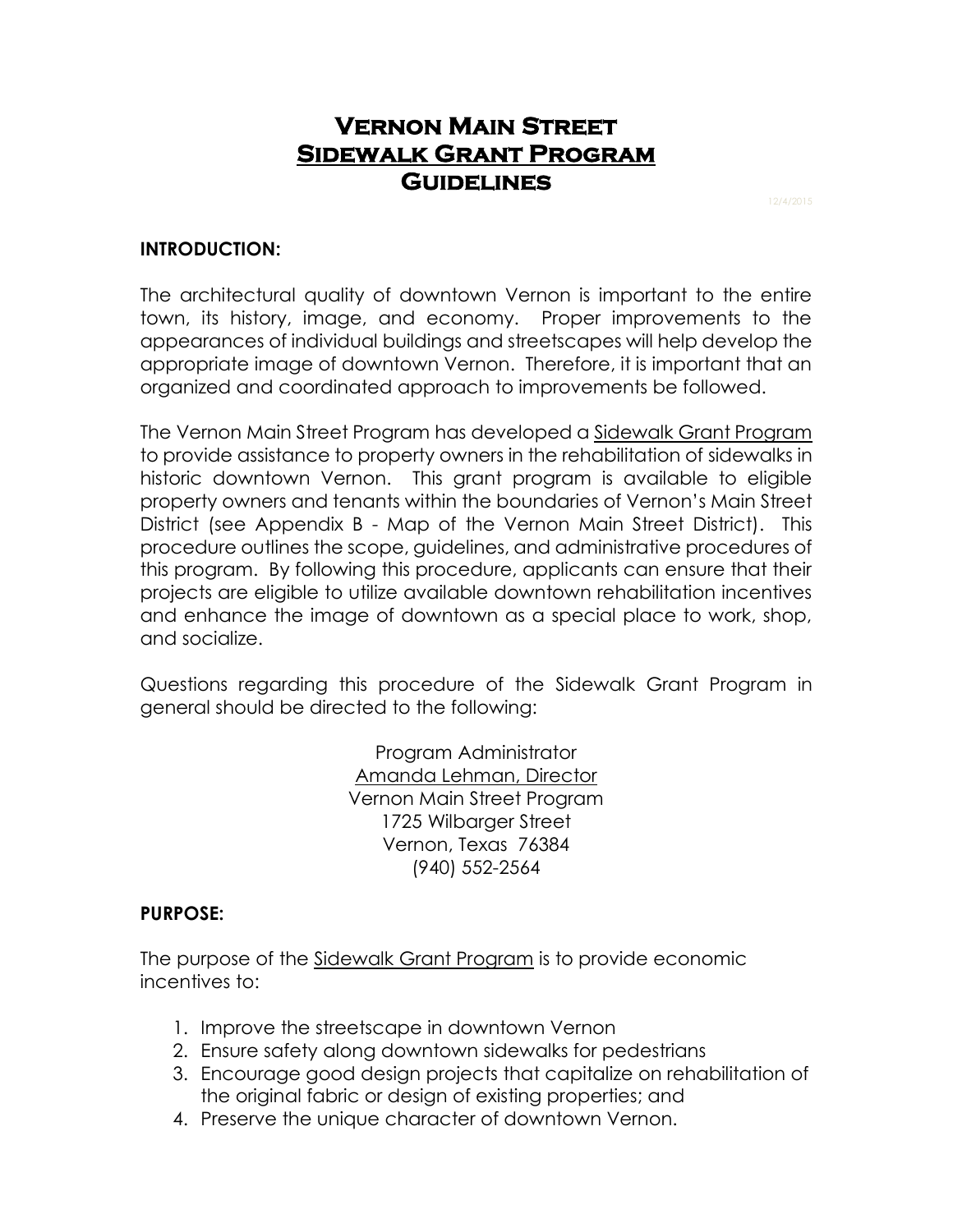# **ELIGIBILITY:**

Owners or tenants of buildings located within the area shown on the attached map are eligible to apply for a Sidewalk grant. If the application is submitted by a tenant, it must be signed by the property owner.

If a single building is divided into multiple business spaces, it is considered to be one property. A project is deemed ineligible for funding if work begins before the application is reviewed and approved.

To be eligible to receive funding through this Program, a project must involve the rehabilitation of a sidewalk on the property of a historic building in the Vernon Main Street District that has a business open to the public.

The Main Street Coordinator and/or City of Vernon Code Department must deem the sidewalk damaged and/or unsafe.

In conjunction with the award of any grant under the Main Street Sidewalk Grant Program, the Vernon City Commission must issue a finding of fact that, in the opinion of the City Commission, the proposed project meets this definition.

If a property has received an active Sidewalk grant, that grant may be transferred from one party to another. The new owner is eligible to assume the active Sidewalk grant award attached to that property, upon written request indicating that said property or business owner understands the terms of the contract and will assume any responsibilities pertaining to it. Failure of the new property owner to provide a request within 30 days of the date the property is transferred will result in revocation of the grant award.

### **FUNDING:**

The Sidewalk Grant Program is made possible through The Vernon Main Street Program and the City of Vernon. Projects are eligible for a grant reimbursement for up to 50% of the project cost not to exceed \$6,250. Applicants will receive grant funds upon the completion and final approval of the project.

Grants will be awarded for eligible projects on a funds-available basis.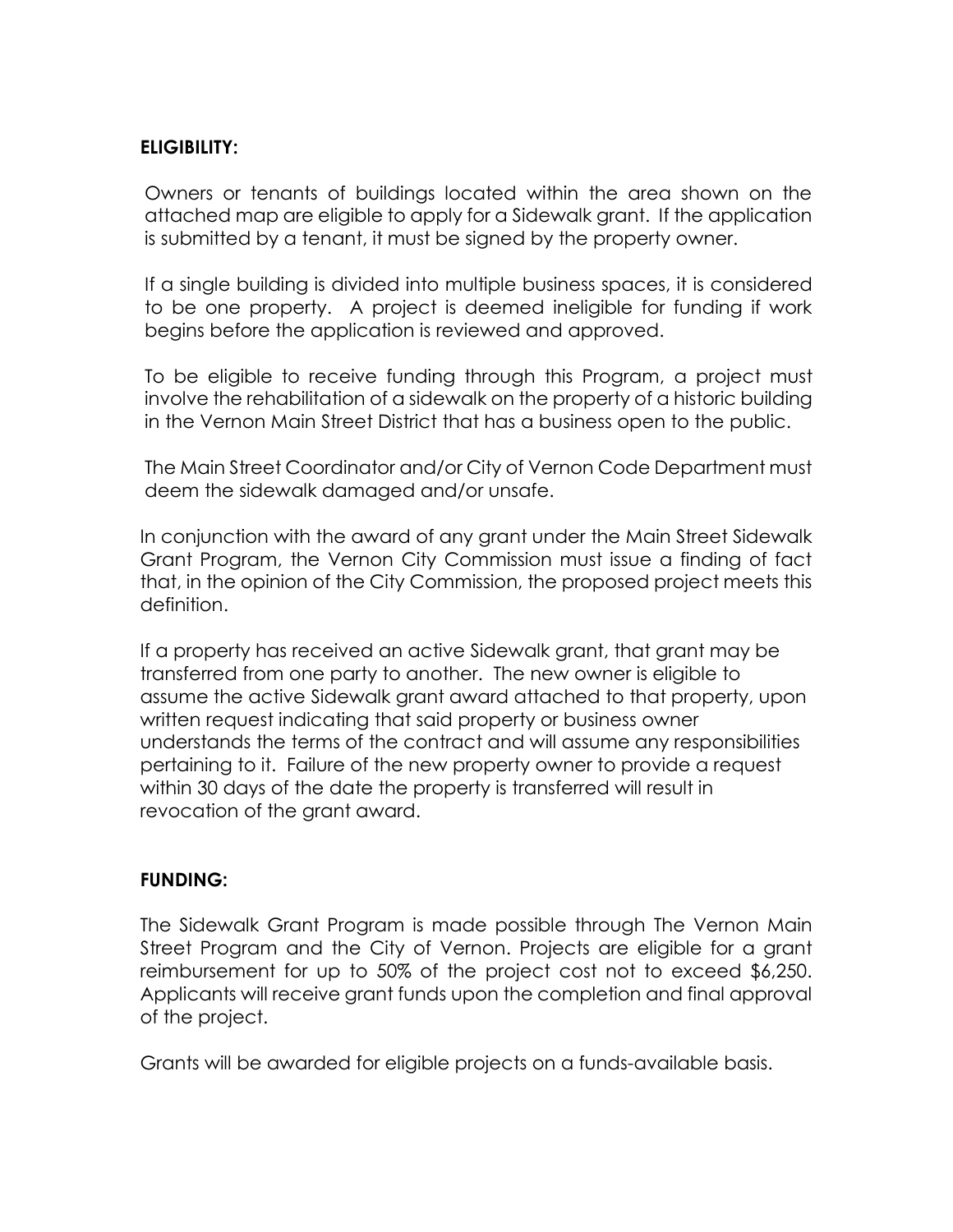# **GUIDELINES:**

Applications will be reviewed in accordance with the following guidelines. Successful applicants are responsible for ensuring that projects are constructed in accordance with information provided on the application as reflected in these guidelines:

- 1. Sidewalks and Curbs will be constructed in accordance with the specifications and designs established by the Texas Department of Transportation Roadway and Design Manual.
- 2. The Main Street Coordinator, City of Vernon Code Enforcement and the individuals in charge of the project will review the project before work begins, once the space has been framed just before concrete is poured and following the completion of the project.
- 3. An individual experienced in concrete labor must evaluate the framing and complete the concrete work.
- 4. Renovations must conform to the zoning and building codes required by the City of Vernon and the State of Texas.
- 5. All work must be completed in a good workmanship manner (ex. timely, keeps area as clean as possible during construction, respects neighbor's property, and keeps pedestrian safety in mind during the construction process).
- 6. Projects are required to comply with Vernon Main Street's design standards.
- 7. Plans for rehabilitation of structures must respect the architectural integrity of the entire property and the neighboring streetscape.
- 8. The quality of building materials varies widely, and grant recipients must use the highest quality materials possible. Materials that are compatible in quality, texture, finish, and dimension, to those that were used originally on the building, or originally in the project area, are encouraged.
- 9. Sidewalk grants will not be awarded to properties where the building is in obvious disrepair and neglect. For these properties, the applicant must show a comprehensive proposal for the entire building's rehabilitation that would meet the City of Vernon's building and zoning code in order to bring the property into occupiable condition.
- 10. The Vernon Main Street Program will not be a party in negotiations between the applicant and contractors employed by the applicant. The applicant agrees to hold the Vernon Main Street Program harmless of any defects in workmanship, liability, damages, or other costs relative to this project.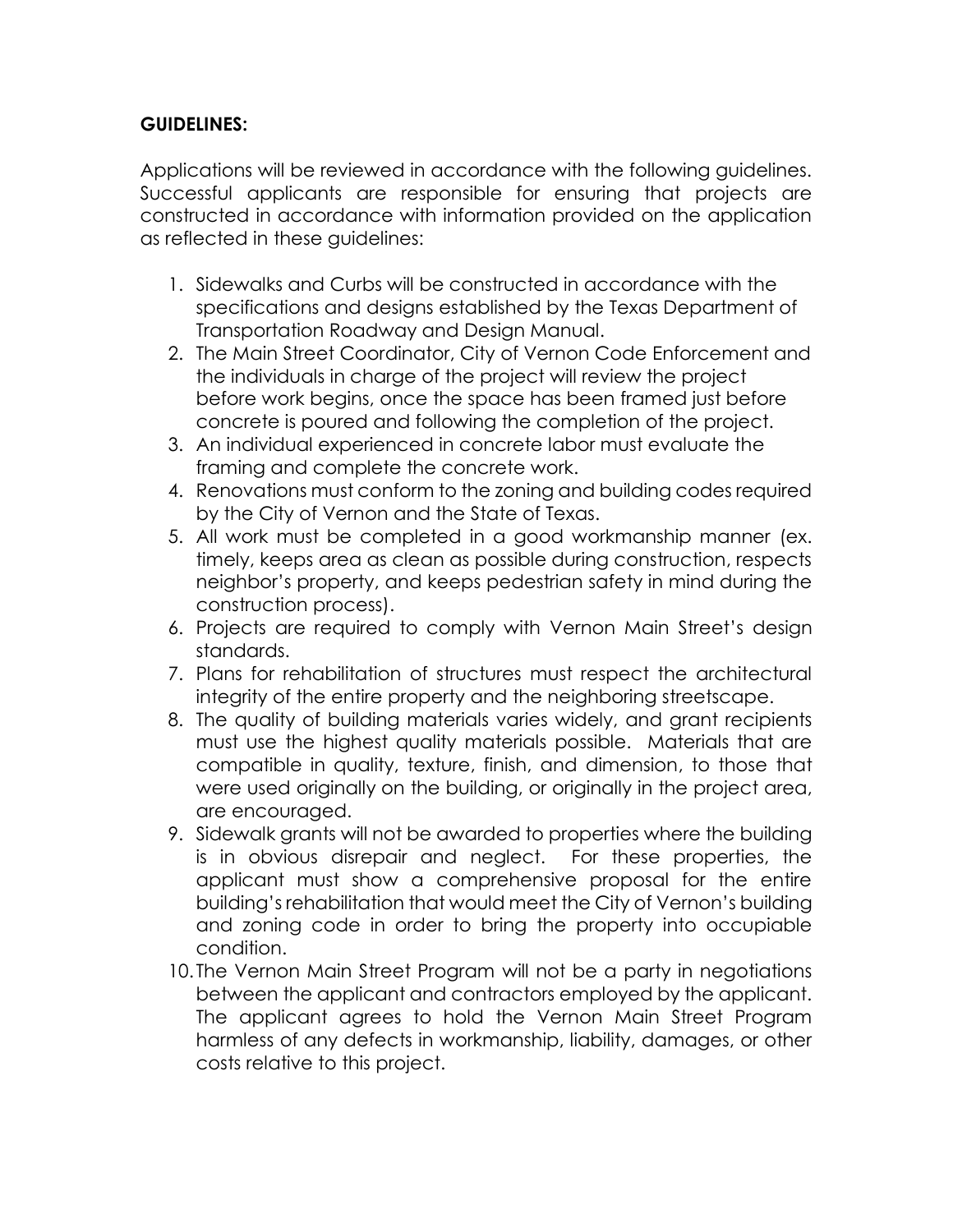# **CRITERIA FOR APPLICATION REVIEW:**

All eligible sidewalk rehabilitation proposals will be considered for funding, but top priority will be given to projects that would make a highly visible contribution to the enhancement of downtown Vernon. Applications will be evaluated based on compliance with the guidelines outlined above and the merits of the proposed project in relation to other applications under consideration by the Vernon Main Street Program. Also, the Vernon Main Street program, will not be under any obligation to award any grant, and the Vernon Main Street Program reserves the right to reject any application for any reason, or to reject it without cause.

Design assistance for applicants is available through Vernon's Main Street Program and the Texas Main Street Program. To the extent that free design assistance is offered to the applicant, the applicant can utilize this assistance in preparing their application to ensure that the proposed project complies with the design guidelines. Applications that receive design assistance from the Main Street Program will not necessarily be approved. Main Street Program contact information is provided below:

> Vernon Main Street Program Amanda Lehman, Director (940) 552-2564 1725 Wilbarger Street Vernon, TX 76384

### **APPLICATION PROCEDURE:**

Following is the procedure for the review of applications and disbursement of grant funds:

- 1. Owner/Tenant meets with Vernon Main Street Staff to discuss proposed grant application.
- 2. Owner/Tenant completes the Sidewalk Grant Application, has it signed by the owner, and submits it to the Vernon Main Street Office along with the following information:
	- a. Application Form
	- b. Photos
	- c. Detailed written description of the proposed project
	- d. Design plans (if necessary)
	- e. Two estimates of project cost
	- f. Projected date to start the project and of completion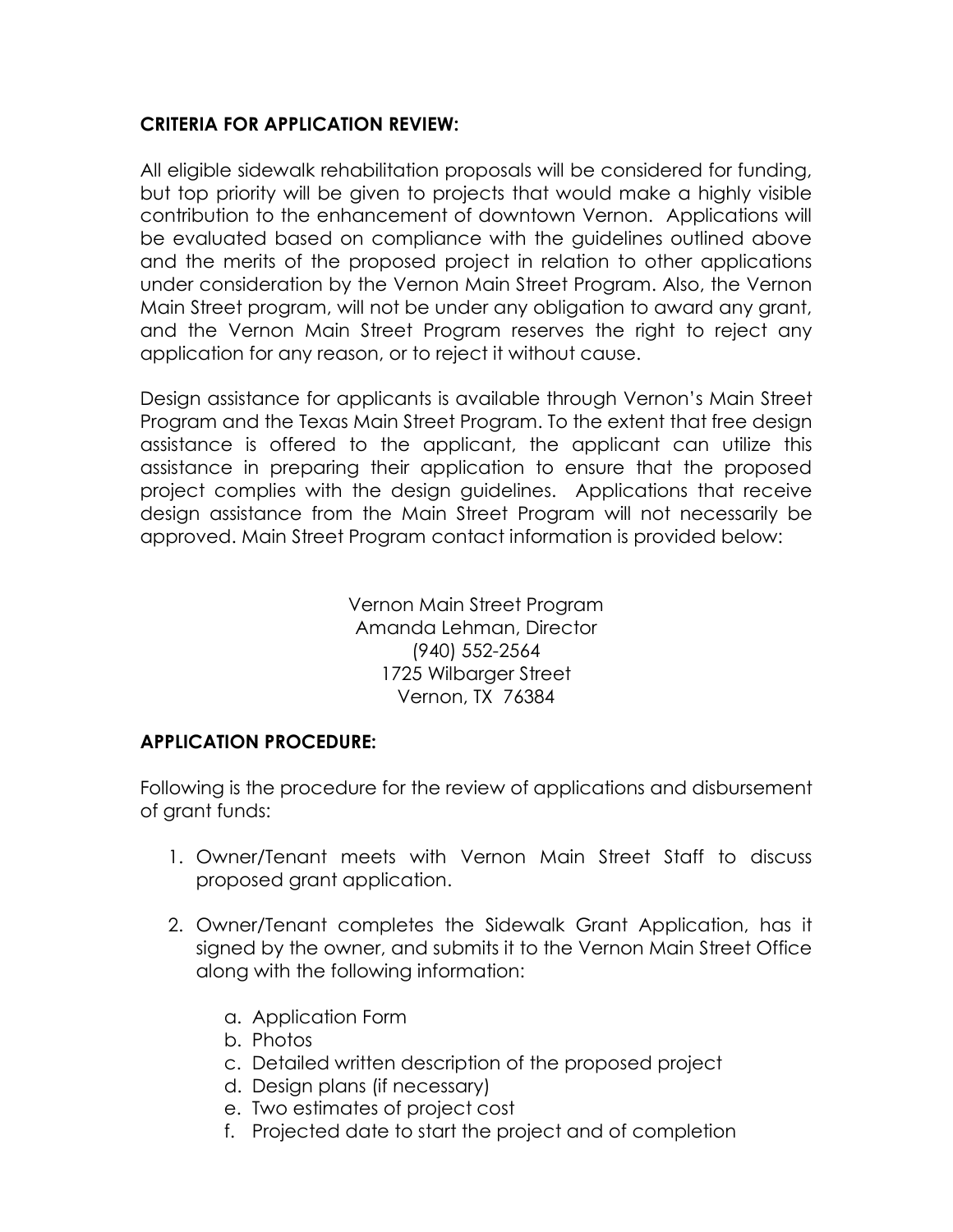- 3. Proposed projects will be reviewed by the Vernon Main Street staff to determine if the project is eligible for a Sidewalk grant. If the application is eligible for a grant, then the staff of the Vernon Main Street Program will assist the applicant in completing the grant application. Then, when the application is completed, it will be placed on the agenda for the next Vernon Main Street Advisory Board meeting. The project applicant will be notified when the application will be considered by the Vernon Main Street Advisory Board. The Main Street Advisory Board will not make the final approval decision, but will, instead, only make a recommendation of approval to the Vernon City Commission.
- 4. The Vernon City Commission will review the proposed project at their regularly scheduled meeting and decide whether to approve the approved conditions, or deny the Sidewalk grant application.
- 5. The applicant will be notified of The City Commission's decision. If the Application is approved, the Main Street Program staff will prepare an agreement that outlines the obligations of both the grant recipient and the Main Street Program with respect to the grant award. It is this agreement that conditionally obligates the Main Street Program to pay out the grant.
- 6. Projects must be completed within 6 weeks from the projected start date as identified on the contract signed by both parties. Failure to complete the project by the 6 week deadline without an approved extension could result in loss of funding.
- 7. Applicants who cannot complete the required work within 6 weeks can request an extension.

Applicants who require an extension should submit a written request to The Vernon Main Street office providing a compelling reason(s), based on extenuating circumstances, why they were unable to complete the work within the contracted period. The Vernon Main Street Director shall, in his sole discretion, determine if such an extension to the work completion deadline is warranted, and he/she shall notify the applicant of his/her decision.

8. The applicant is responsible for ensuring that the project is completed in accordance with the approved application and design guidelines provided in this procedure. Vernon Main Street Program or its funding partners reserve the right to deny payment, if the completed work is inconsistent with the contents of the original application. Any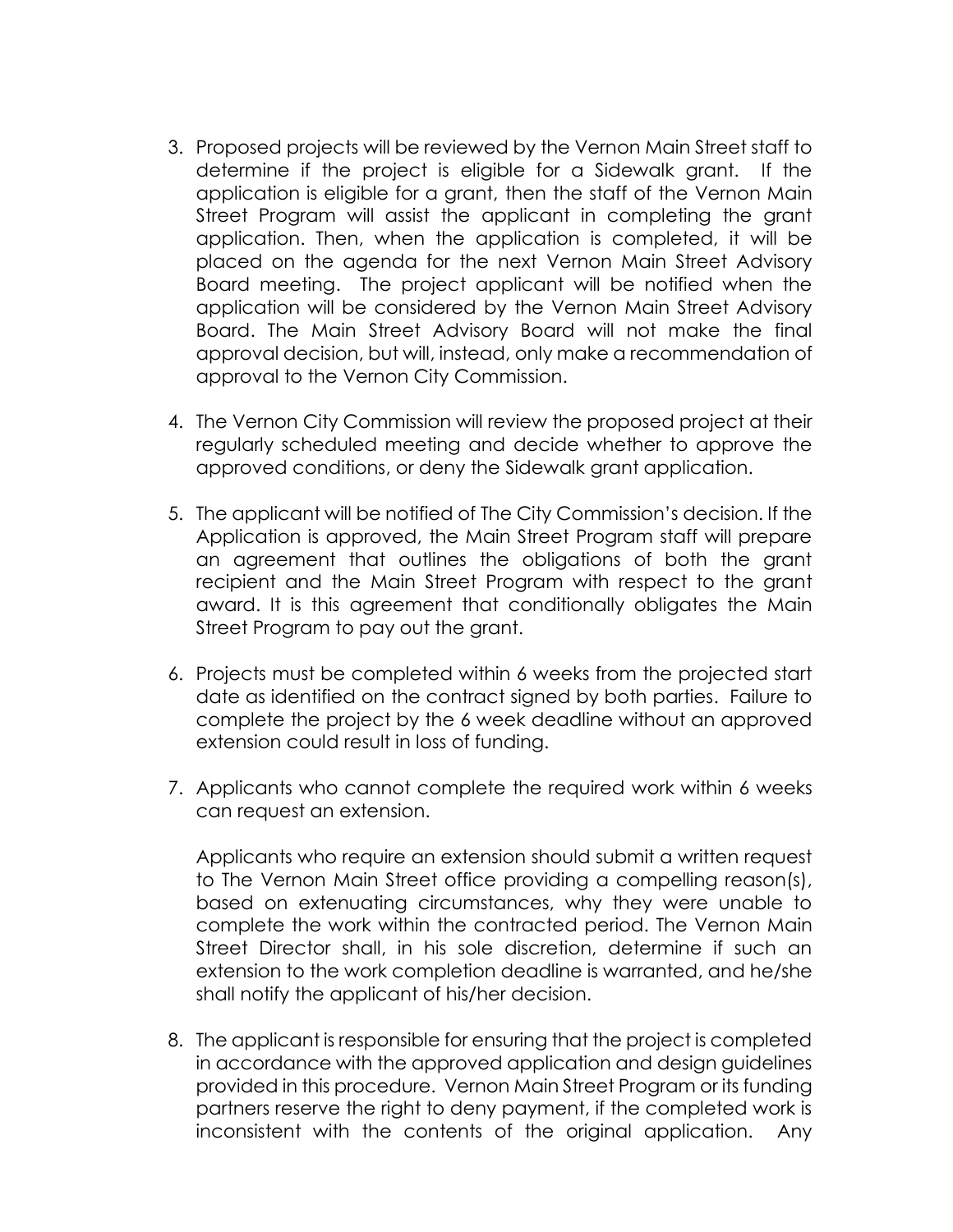deviations from the approved application must be approved by the Vernon Main Street office prior to construction.

9. Once the entire completed project is approved by the Vernon Main Street office, the applicant will provide copies of paid statements along with photos of the completed work. Vernon Main Street, or another funding partner, if applicable, will reimburse the applicant for up to 50% of the improvements completed to its reasonable satisfaction, not to exceed the total amount of the grant award.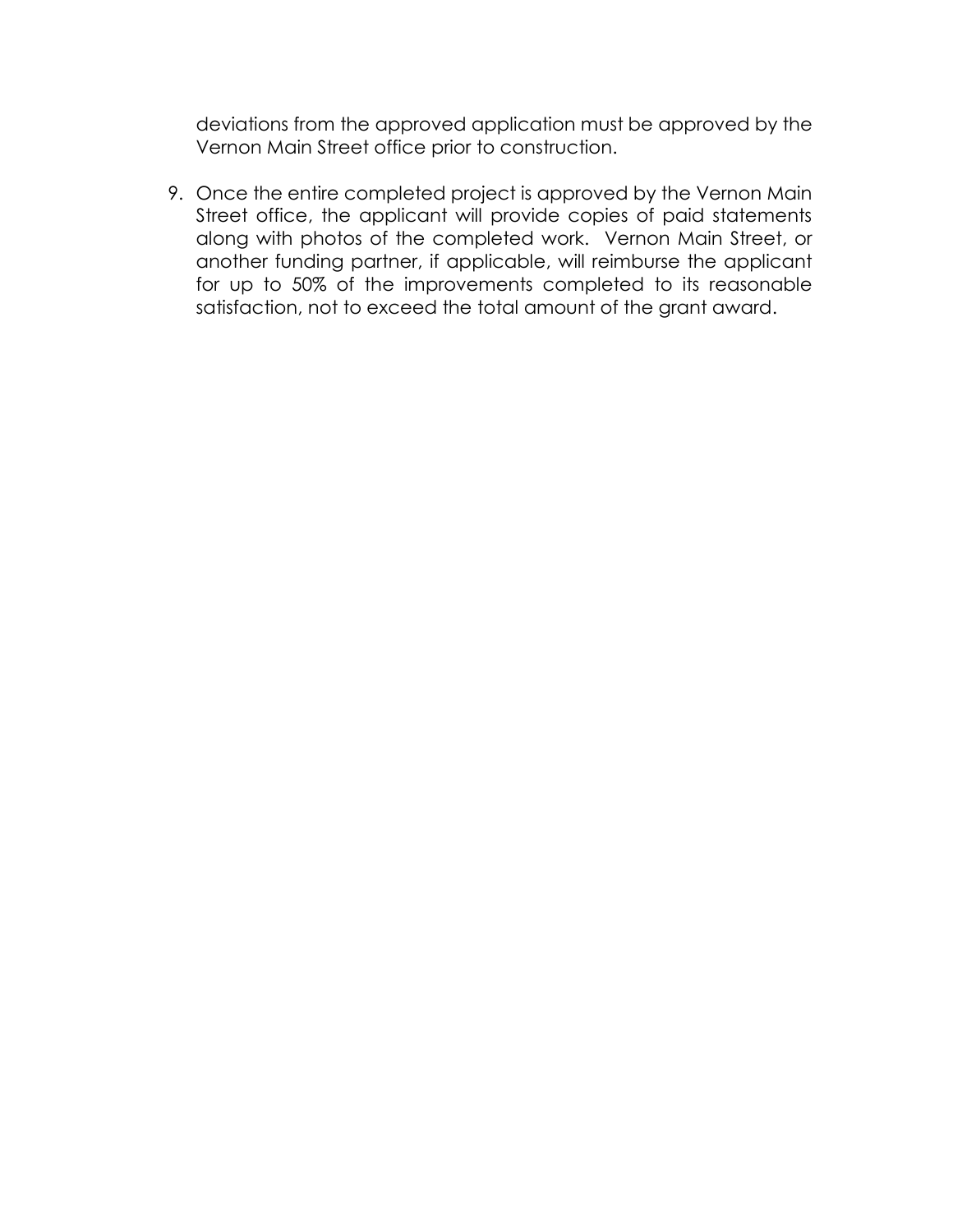$\Omega$ Deaf Smith St South Expy Dean St Dean St **Bowle St** Mesquite St **Cumberland St** Dawson S **Dawson St Dawson St Fannin St Houston St** Lamar<sub>St</sub> Wanderer<sup>St</sup> **Wanderer St** Main St Maiden S **Bowie St Fannin St Cumberland St** Mesquite St Deaf Smith St **Houston St** Lamar St Olive St Olive St  $\rightarrow$ US HWY 183 **Texas St Texas St Bowie St Cumberland St** Deaf Smith St **Houston St** Lamar<sub>St</sub> Pease St Pease St Pease St  $\begin{array}{c}\n\hline\n\text{BUS} \\
\hline\n\text{287}\n\end{array}$ 屬  $\begin{array}{c} \hline \text{BHS} \\ \hline \text{C} \text{B} \text{J} \end{array}$ Mesquite St **Bowie St Cumberland St** Deaf Smith St **Fannin St** Lamar<sub>St</sub> Houston St  $\widetilde{w}$ Marshall St **St Paradise St** 

LТ

**APPENDIX B Map of the Vernon Main Street District**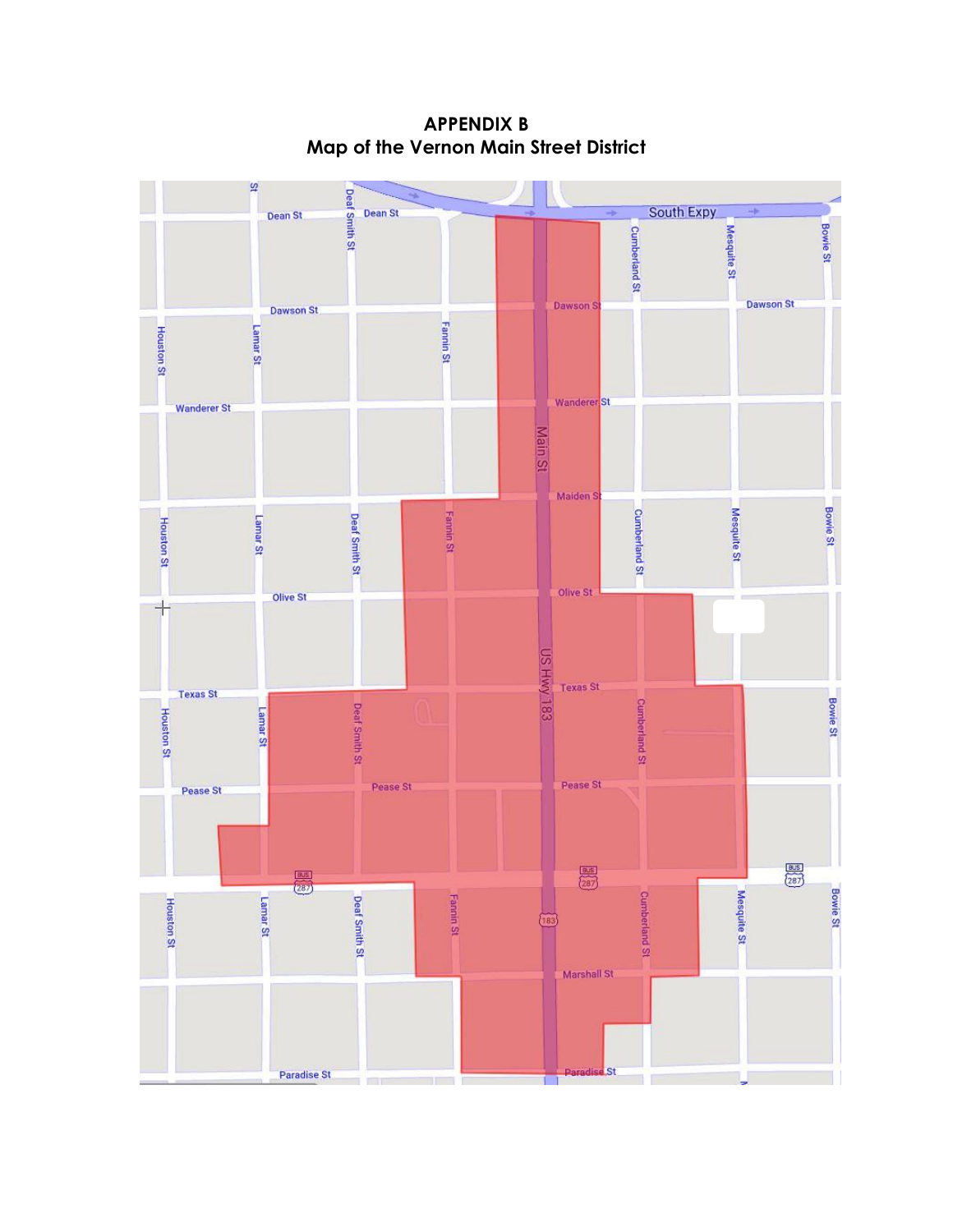#### *Vernon Main Street Sidewalk Grant Program Application*

**Schedule Appointment with Main Street Director to go over application.**

| Date Received:             |
|----------------------------|
| Date Approved:             |
|                            |
| MAY CE JEO R EON MAY MATCH |

| <b>GRANT FUNDS REQUEST   \$</b> | MAX. \$6,250 & 50% MAX. MATCH |
|---------------------------------|-------------------------------|
| <b>PROJECT DESCRIPTION</b>      |                               |
|                                 |                               |
|                                 |                               |
| l SITE ADDRESS                  |                               |

| <b>APPLICANT</b>        | $\square$ BUILDING OWNER $\square$ BUSINESS OWNER/TENANT |          |
|-------------------------|----------------------------------------------------------|----------|
| NAME:                   |                                                          | DAY PH.  |
| <b>MAILING ADDRESS:</b> |                                                          |          |
|                         |                                                          |          |
| E-MAIL:                 |                                                          | CELL PH. |

| <b>Building Owner</b>   |          |
|-------------------------|----------|
| NAME:                   | DAY PH.  |
| <b>MAILING ADDRESS:</b> |          |
|                         |          |
| E-MAIL:                 | CELL PH. |

| <b>PROJECT INFO</b>    |   |                                                                               |  |
|------------------------|---|-------------------------------------------------------------------------------|--|
| <b>START DATE</b>      |   | TOTAL PROJECT COST<br>Identify & Breakdown costs in the boxes provided below. |  |
| <b>COMPLETION DATE</b> |   |                                                                               |  |
| Матсн %                | % |                                                                               |  |
| <b>MATCH REQUEST</b>   |   |                                                                               |  |

*\*Clarify costs in your application.*

**PROJECT NAME**

#### **PLEASE INCLUDE THE FOLLOWING AS PART OF YOUR APPLICATION:**

- 1. Sidewalk Grant Agreement with signatures of the building owner (or owners) and applicable business/tenant with a designated storefront
- 2. Architectural rendering of the design, or other materials to portray the improvement(s) proposed.
- 3. "Before" photograph(s),
- 4. Photos of special features such as landscaping, stamping and/or planter space
- 5. Two contractor bid estimates for proposed work in an itemized format.